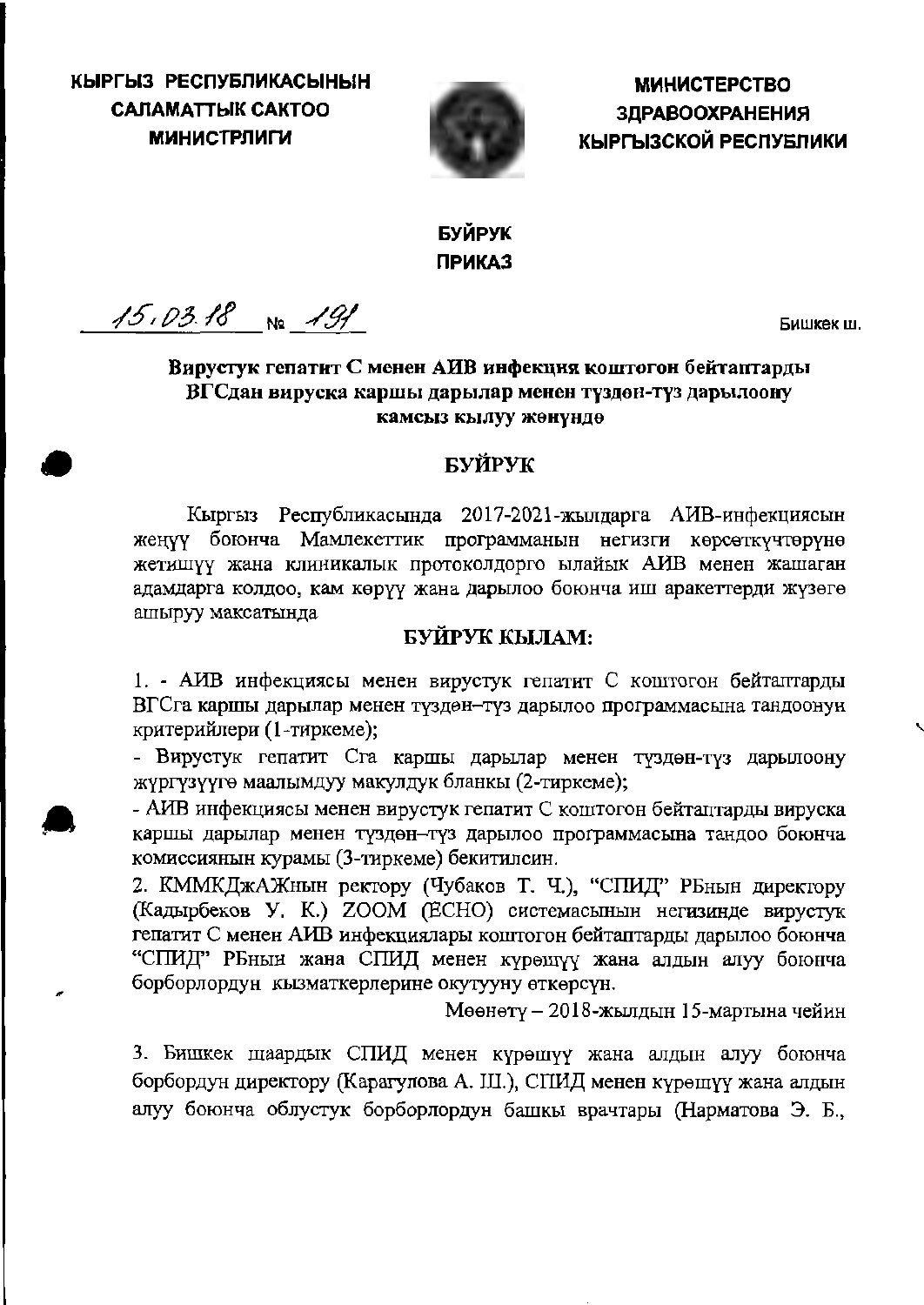Сатарова Э. А., Тороев С. Т., Огоева Ш. Б., Бектурсунова А. М., Ниязалиев Б. К., Шерекеев Т. Б.) вирустук гепатит С менен АИВ инфекциялары коштогон бейтаптарды вируска каршы дарылар менен түздөн-түз дарылоо программасына тандоону 1-тнркемеге ылайык уюштурушсун.

Мөөнөтү - 2018-жылдын 25-мартына чейин

4. «СПИД" РБнын директору (Кадырбеков У. К.):

- вирустук гепатит С жана АИВ инфекциялары коштогон бейтаптарды вируска каршы дарылар менен түздөн-түз дарылоо программасына көрсөтүлгөн акыркы тизмени түзүүнү уюштурсун.

Мөөнөтү – 2018-жылдын 2-апрелиие чейин

- СПИД менен күрөшүү боюнча аймактык борборлордун базасында болгон дары каражаттарынын жана колдонууга багытталган медициналык буюмдардын запастарына ылайык вирустук гепатит С оорусун ВИЧ инфекция коштогон бейтаптарды ВГСдан вируска каршы дарылар менен түздөн-түз дарылоону уюштурууну координациялоо.

Мөөнөтү - 2018-жылдын 2-апрелден тартып

- Вирустук гепатит С оорусун ВИЧ инфекция коштогон бейтаптарды ВГСдан вируска каршы дарылар менен түздөн-түз дарылоону СПИД менен күрөшүү боюнча аймактык борборлордо уюштуруунун сапатын баалоону жана мониторингди жүргүзсүн.

Мөөнөтү - 2018-жылдын 15-апрелинен тартып

5. КРнын ССМнын штаттан тышкаркы башкы инфекционисти (Тобокалова С.Т.) өз күчүндөгү клиникалык протоколдорго ылайык вирустук гепатит Сны дарылоо боюнча СПИД РБнын кызматкерлерине методикалык жана практикалык жардамын көрсөтсүн.

6. Берилген буйруктун аткарылышын көзөмөлдөө иши министрдин орун басары О.В. Горинге жүктөлсүн.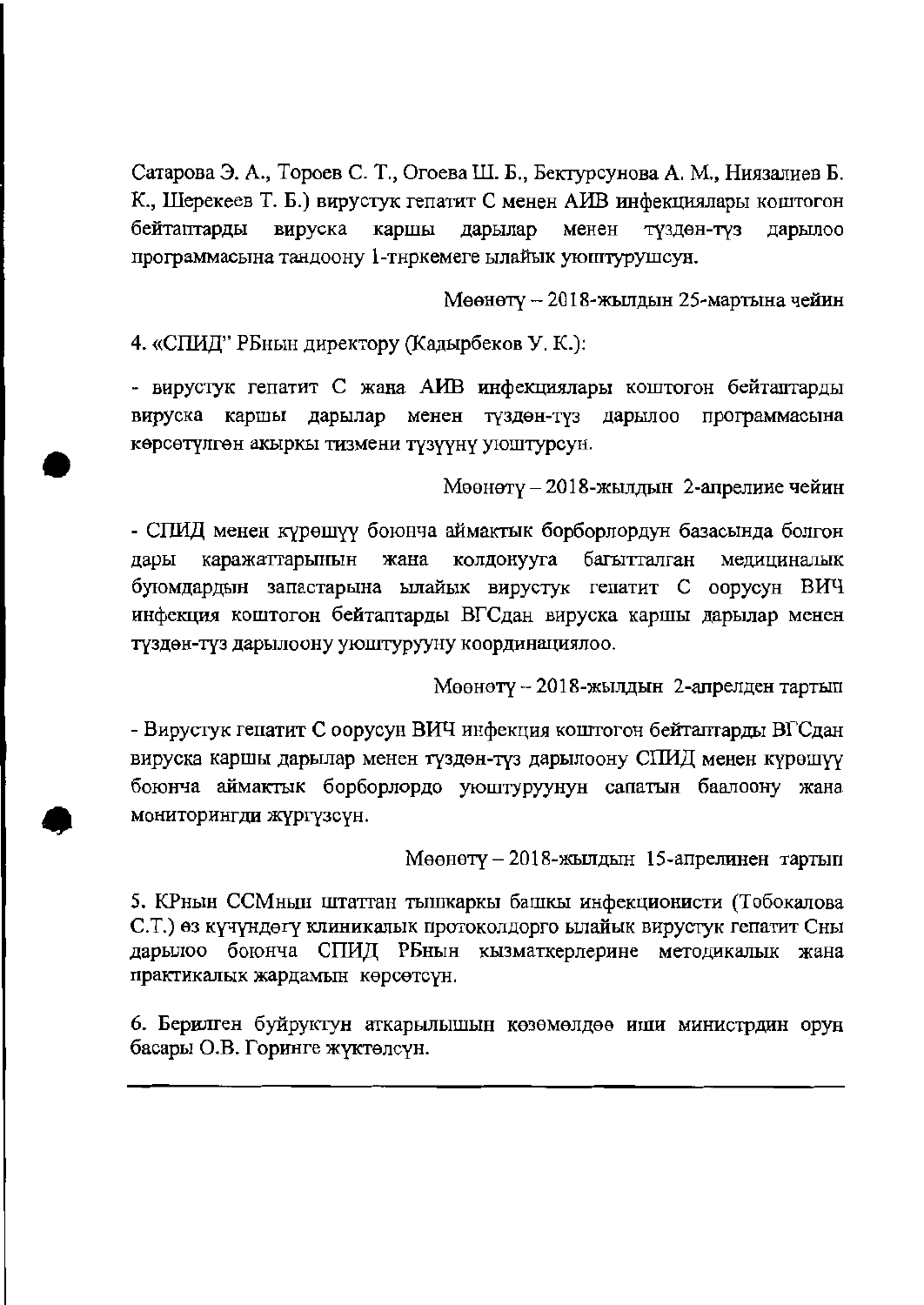КРиын ССМиын  $\frac{15}{2018-x}$ №/9/ буйругуна 1-тиркеме

#### АИВ ннфекциясы менен внрустук гепатнт С коштогон бейтаптарды ВГСке вируска каршы дарылар менен түздөн-түз дарылоо программасына тандоонун критерийлери

1. Дарылоо программасына максималдуу балл топтогон жана ВГС вирустук жүгүн алып жүргөн бейтаптар киргизилиши керек.

2. Оор опнортунисттик же ага тиешелүү оорулардын болушу ВГСинфекциясын дарылоону баштоого маанилүү чек коет, бейтаптын абалы турукташкандан кийин гана дарылоону баштоого мүмкүн.

3. Дарылоону ошондой эле бейтап ВГС-инфекцияга каршы ичип жаткан башка дары каражаттарынын (мисалы, невиралин же лопинавир/р) өз ара таасирлердин негизинде коркунучтун болбошу үчүн кийинкиге калтырылат. ВГС инфекциясын дарылоо дарылардын бейтап ичип жаткан дары каражаттарын алмаштыруу жолу менен өз ара таасирлерден жагымсыз коркунучтарды жойгондои кийин гана баштоого болот.

4. ПЦР сандык тесттик ыкма аркылуу ВГС вирустук жүгүн аныктоо.

| $\vert$ 0 балл | 1 балл        | 2 балл                          |
|----------------|---------------|---------------------------------|
| Тесттин        | repc   100000 | копий/мл   100 000 копий/мл көп |
| жыйынтыгы      | чейин         |                                 |

Эскертүү: тесттин терс жыйынтыгында бейтап ВГС-инфекцнядан дарылануу тизмесинен алынат.

5. АЛТ активдүүлүгү боюнча цитолиттик синдромдун мүнөзүн аныктоо.

| 0 балл    | 1 балл                               | 2 балл                      |
|-----------|--------------------------------------|-----------------------------|
| Нормалдуу | . Норманын                           | жогорку   Нормага караганда |
|           | чегинен 5 эсеге чейин 5 эсеге жогору |                             |
|           | көтөрүлүшү                           |                             |

6. Фиброз жана боордун циррозунун деңгээлин баалоо (APRI тестин колдонуу аркылуу).

бейтаптын АСТ APRI эсептөө ыкмасы =  $\frac{100 \text{M} \cdot \text{M}}{100 \text{M} \cdot \text{M}} \times 100$ тромбоциттердин саны (109)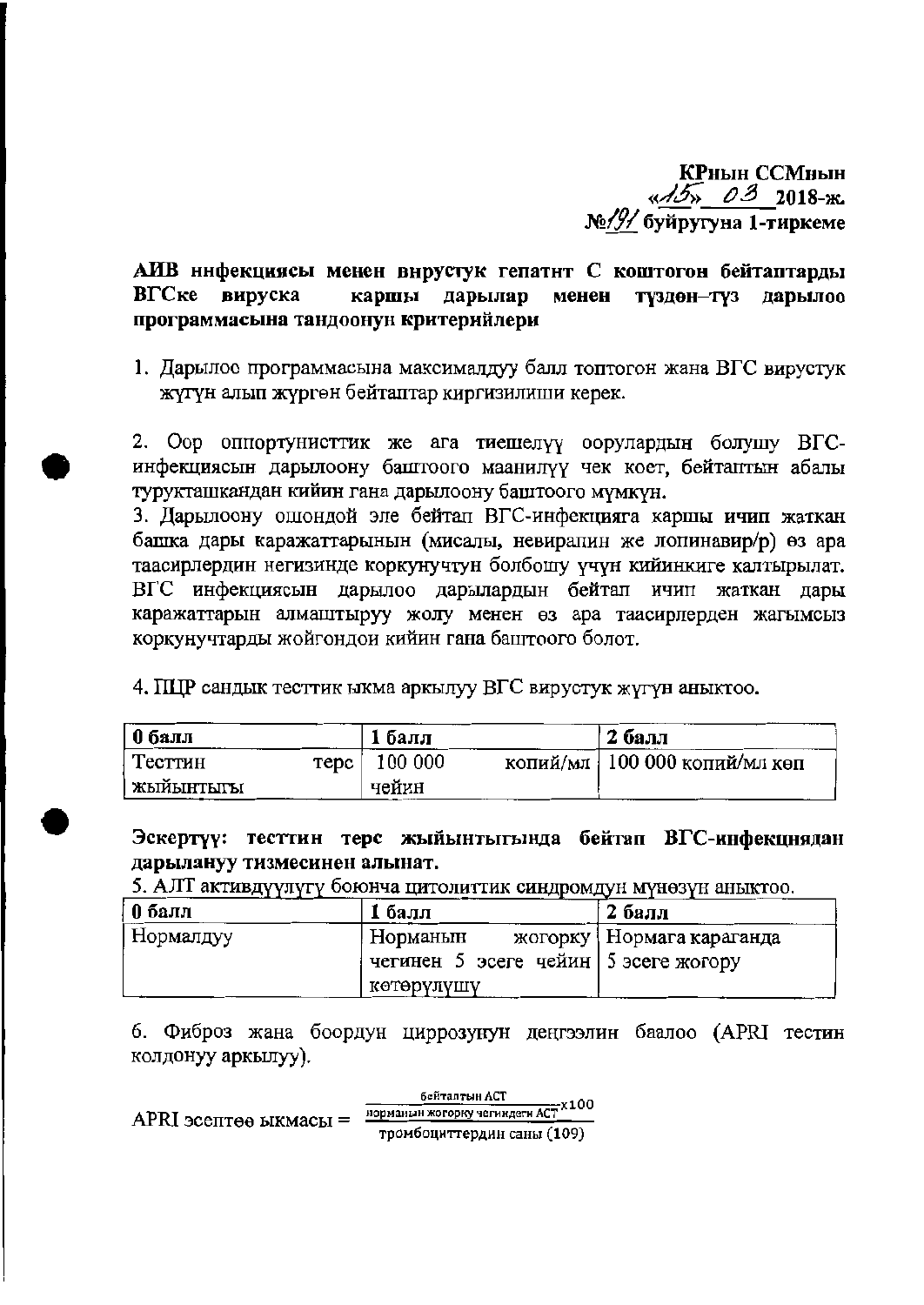| 0 балл          | 1 балл           | $26a$ лл           |
|-----------------|------------------|--------------------|
| APRI 0,5 ren a3 | APRI $0,5 - 1,5$ | $APRI$ 1,5 тен көп |

# 7. ВГС+ВГВ Ко-инфекциясы.

| 0 балл                                                                                        | 1 балл |
|-----------------------------------------------------------------------------------------------|--------|
| HBS Ag га тесттин терс көрсөткүчү   HBS Ag га тесттин оң көрсөткүчү<br>же маалыматтын болбошу |        |
|                                                                                               |        |

# 8. Боорго тиешеси жок ВГС-инфекциянын пайда болушу.

| 0 балл                                      |     | 2 балл                                                                                           |                                                  |
|---------------------------------------------|-----|--------------------------------------------------------------------------------------------------|--------------------------------------------------|
| Көрүнүшү<br>болгон<br>(белгилердин болбошу) | жок | же   Криоглобулинемия<br>функцияларынын<br>перифериялык<br>артропатия,<br>симптомдорунун болушу. | (бөйрөк<br>бузулушу,<br>нейропатия,<br>васкулит) |

9. Ооруну максималдуу кыскартуу максатында -медициналык кызматкерлер; төрөө курагындагы аялдар (15-49 жаш); негизги топко тиешелүү болсо.

| 0 балл        |  | 1 балл                                                          |
|---------------|--|-----------------------------------------------------------------|
|               |  | Көрсөтүлгөн топтун бирине да   Эңжок дегенде көрсөтүлгөн топтун |
| тиешелүү эмес |  | бирине тиешелүү                                                 |

10. СD4 лимфоциттеринин саны

| 0 балл |  | 1 балл                                         |
|--------|--|------------------------------------------------|
|        |  | Белгилердин болбошу же 200/мкл 200/мкл дан көп |
| дан аз |  |                                                |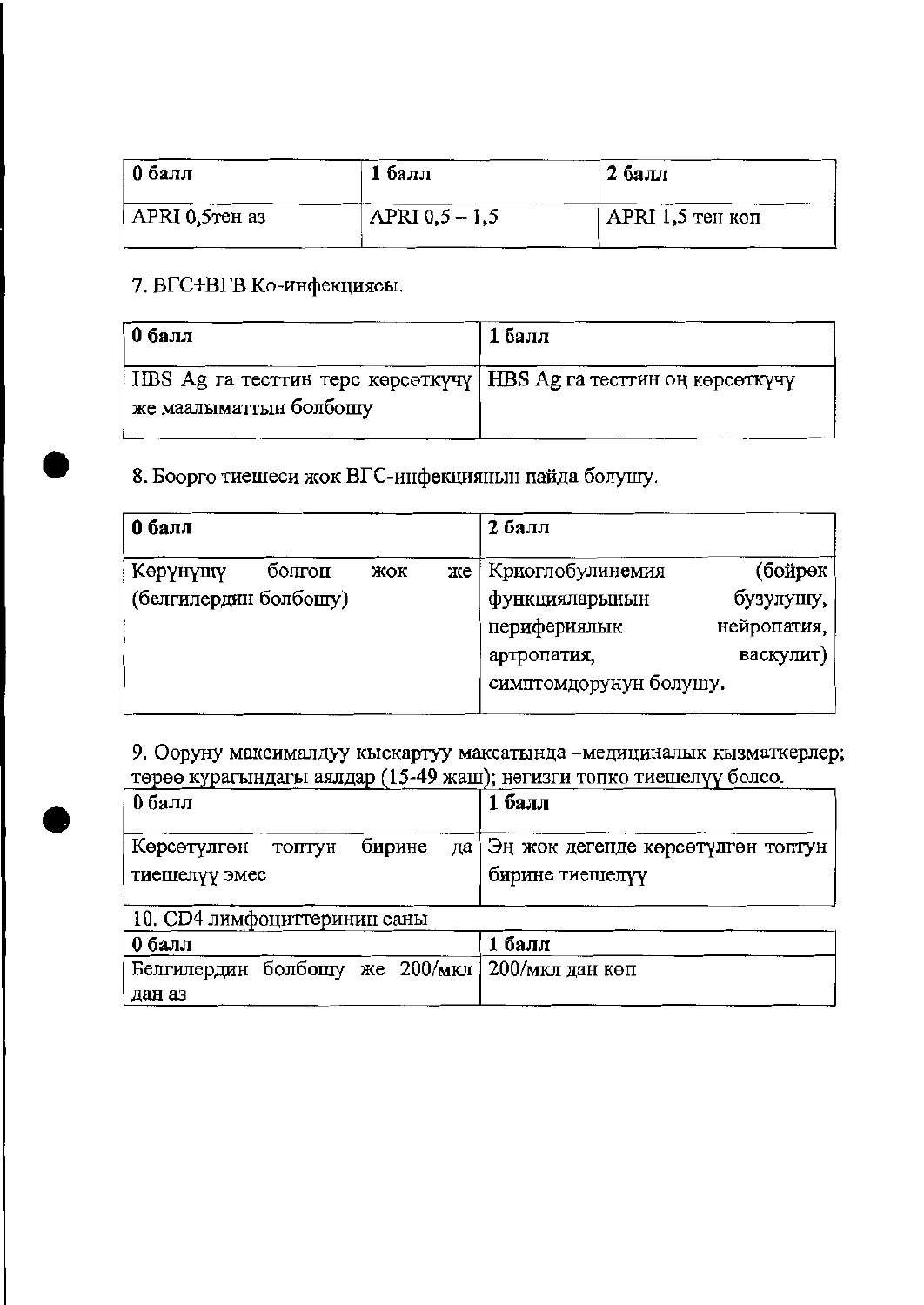Эскертүү: эгерде, бейтап АРТ алып жаткан болсо жана вирустук супрессияга жетишсе (1000 копий/мл ВН төмөн болсо), узак мезгилде байкоолор СD4лимфоциттердин жаткан учурда санынын жүргүзүлүп жогорулашы 200/мкл деңгээлге чейин жогорулабаса, анда мындай учурда аталган критерийлер боюнча бейтапка бир (1) балл ыйгарылат.

# 11. Медициналык байкоолорго диспансеризация жана жолун жолдоочулук.

| 0 балл                                                                | 2 балл                                                            |
|-----------------------------------------------------------------------|-------------------------------------------------------------------|
| 12 ай ичинде кварталына 1 жолудан   12 ай ичинде кварталына 1 жолу же | Врачка кабыл алууга баруу акыркы Врачка кабыл алууга баруу акыркы |
| кем эмес.                                                             | андан көбүрөөк.                                                   |

### 12. АРТ жана жолун жолдоочулук.

| 0 балл  | 1 балл        | 2 балл                                                                                                                                             |
|---------|---------------|----------------------------------------------------------------------------------------------------------------------------------------------------|
| АРТ жок | ге ВН жогору. | АРТга 1000 копий/ мл Дарылоо башталгандан<br>кийин (1000 копий/мл<br>ВН төмөн болсо), 6-12<br>айдан кийин вирустук<br>супрессияга<br>жеткен<br>APT |

Дарылануунун бардык мезгилинде врачка кабыл алууга баруу 13. мүмкүнчүлүгү изилдөө жүргүзүү үчүн ВГС-инфекцияга:

- 4 жума, 12 жума, 24 жума, 36 жума (12-жумалык дарылоо курсунда);

- 4 жума, 12 жума, 24 жума, 36, 48 жума (24-жумалык дарылоо курсунда).

| $05a$ лл                 | $16a$ лл          |
|--------------------------|-------------------|
| Мындай мүмкүнчүлүгүм жок | Мүмкүнчүлүгүм бар |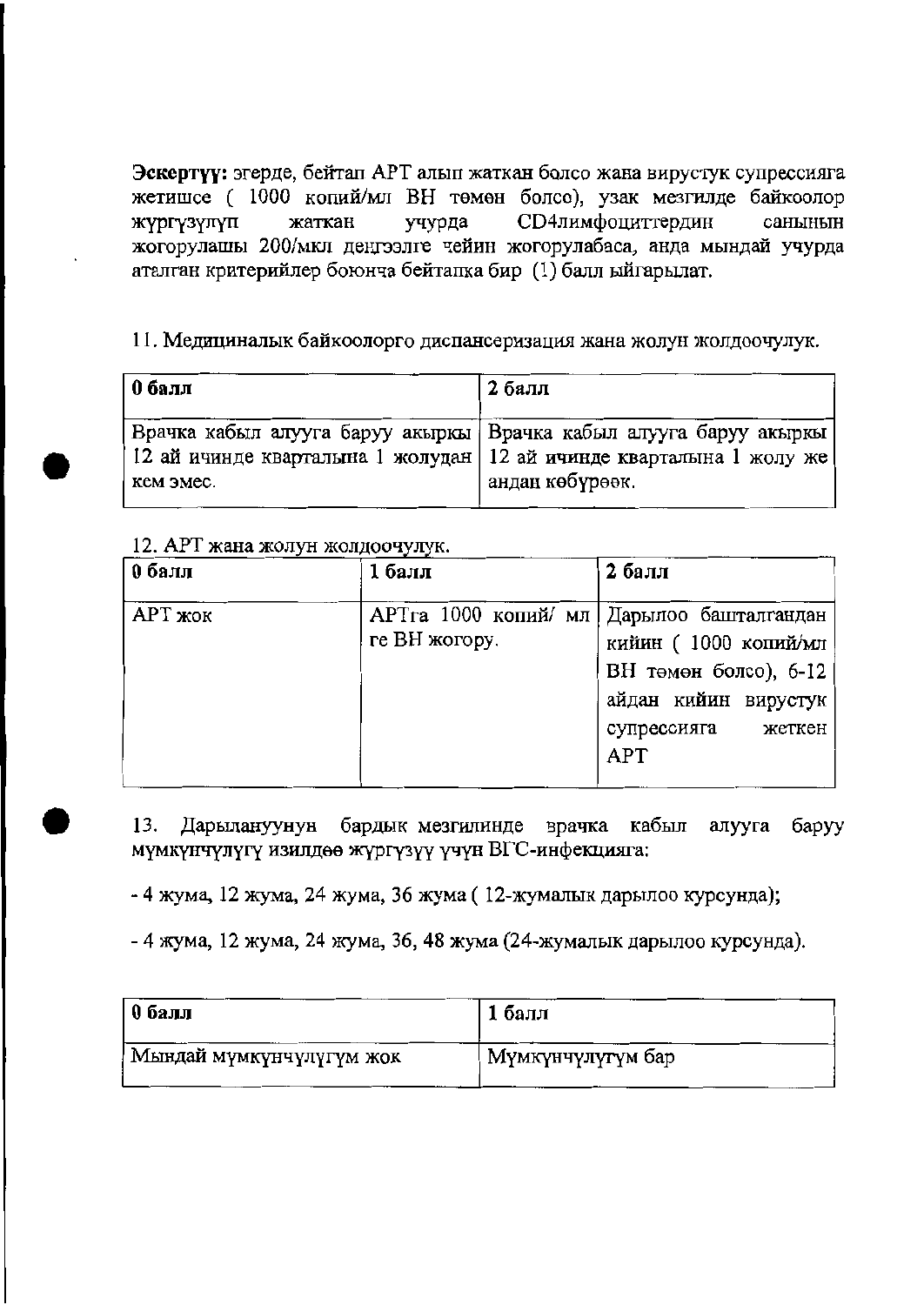14. Медициналык кызматкер тарабынан препараттарды чыгымдоого контроль жүргүзүү үчүн пациенттин макулдугу:

адамды тастыктаган паспорт же башка документти көрсөтүү;

- чектелген таблеткалардын санын берүү (2-4 жума);

- бош флаконду жаңыга алмаштырууга тапшыруу.

| 0 балл        | 1 балл   |
|---------------|----------|
| Макул эмесмин | Макулмун |

15. 15. Лаборатордук мониторинг жүргүзүүдө перифериялык веналардан кан алуу үчүн мүмкүнчүлүгү.

| 1 балл                                  |
|-----------------------------------------|
| Веналардан кан алууга мүмкүн<br>жоктугу |
| (көрүнбөстүгү), изилдөө жүргүзүү        |
| алууга                                  |
|                                         |
|                                         |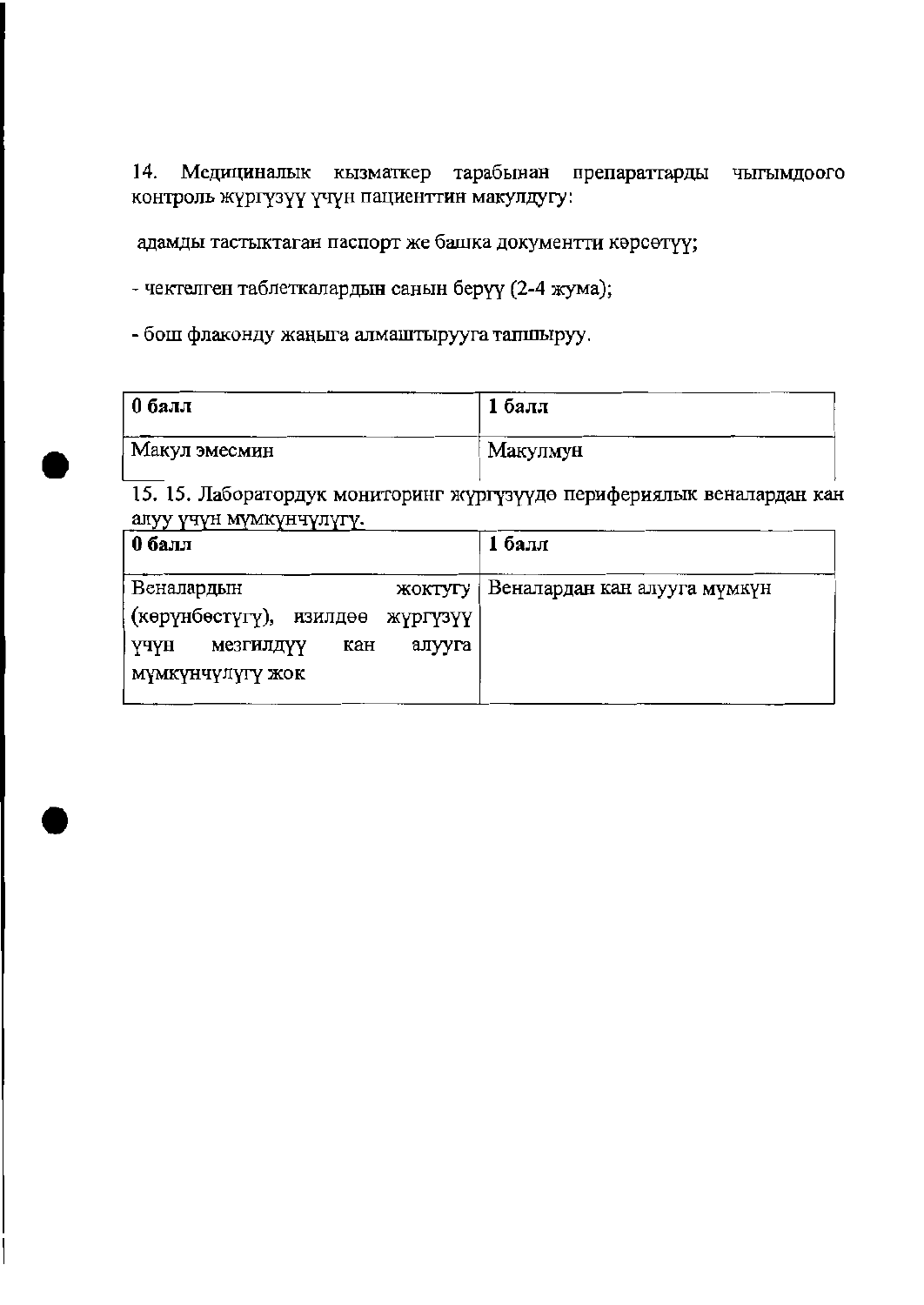КРнын ССМнын  $\frac{1}{2}$  03 2018-ж. № 91 буйругуна 2-тиркеме

АИВ инфекциясы менен вирустук гепатит С коштогон бейтаптарды каршы дарылар менен түздөн-түз дарылоону ВГСке вируска жүргүзүүгө

### МААЛЫМДУУ МАКУЛДУК БЛАНКЫ

Бейтаптын аты-жөнү

Мен, Кыргыз Республикасынын саламаттык сактоо министрлигинин 2017-жылдын 10-октябрындагы №903 буйругу менен бекитилген АИВ/ВИЧ коштолгон инфекцияны дарылоо жана  $_{\rm BIC}$ боюнча клиникалык протоколдун негизинде С вирустук гепатитти дарылоо үчүн арнап сунушталган дары каражаттары

жөнүндө маалымат алдым.

Мен - С вирустук гепатитти дарылоо үчүн дары каражаттары акысыз берилерин;

- дарылоо жетишсиз деңгээлде жүргүзүлсө С вирустук гепатити дарыга туруктуулук коркунучу чыгышы мүмкүнчүлүгү болуп, дарылоонун натыйжалуулугу жок болуп оору күчөшү мүмкүн;

- аталган препараттар жагымсыз натыйжаларга алып келиши мүмкүн: баш оруу, чарчоо, көңүл айнуу, кусуу, ич өтүү ж.б. ; дарылоо процессин контролдоо жана дары каражаттары нын зыяндуулугуна мониторинг жүргүзүү максатында жана дарылоо жүргүзүүчү врачтын багыттамасы боюнча лаборатордук анализдерди тапшыруу үчүн саламаттык сактооо уюмдарына тынымсыз барып туруу зарыл;

- С вирустук гепатитти дарылоо үчүн препараттар дарыланып жаткан пациенттин өзүнө гана берилерин; үчүнчү жактарга препараттардын берилишине тыйуу салынганы;

- С вирустук гепатитти дарылоо үчүн препараттар 2 жумадан 4-жумага чейинки мөөнөткө берилери;

- препараттардыи чыгымдалышына контроль жүргүзүү медицина кызматкерлери тарабынан жүргүзүлөрүн; (мисалы, адамды тастыктаган башка документти көрсөтүү; бош паспорт же флаконду жаныга алмаштырууга тапшырууну;

- берилген препараттады сатууга (белек кылууга) акым жок; экендиги жөнүндө маалымат алдым.

Жогоруда аталган пункттарды сактабасам мени ВГСти дарылоо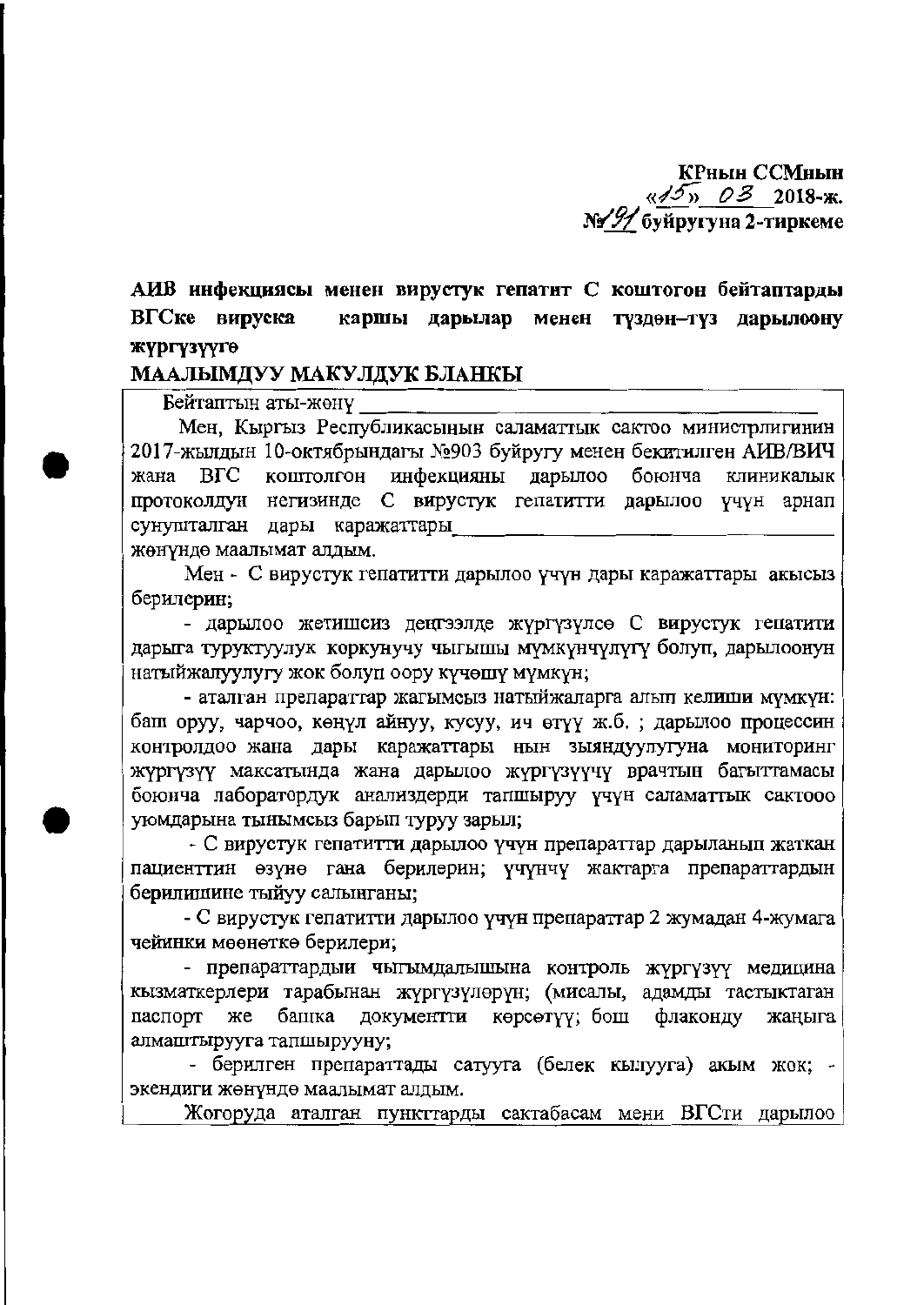| программасынан<br>ажыратылаарым жөнүндө билем. | чыгарып, | экинчи | кирүү | укугунан |
|------------------------------------------------|----------|--------|-------|----------|
| Колу                                           | Датасы   |        |       |          |
|                                                |          |        |       |          |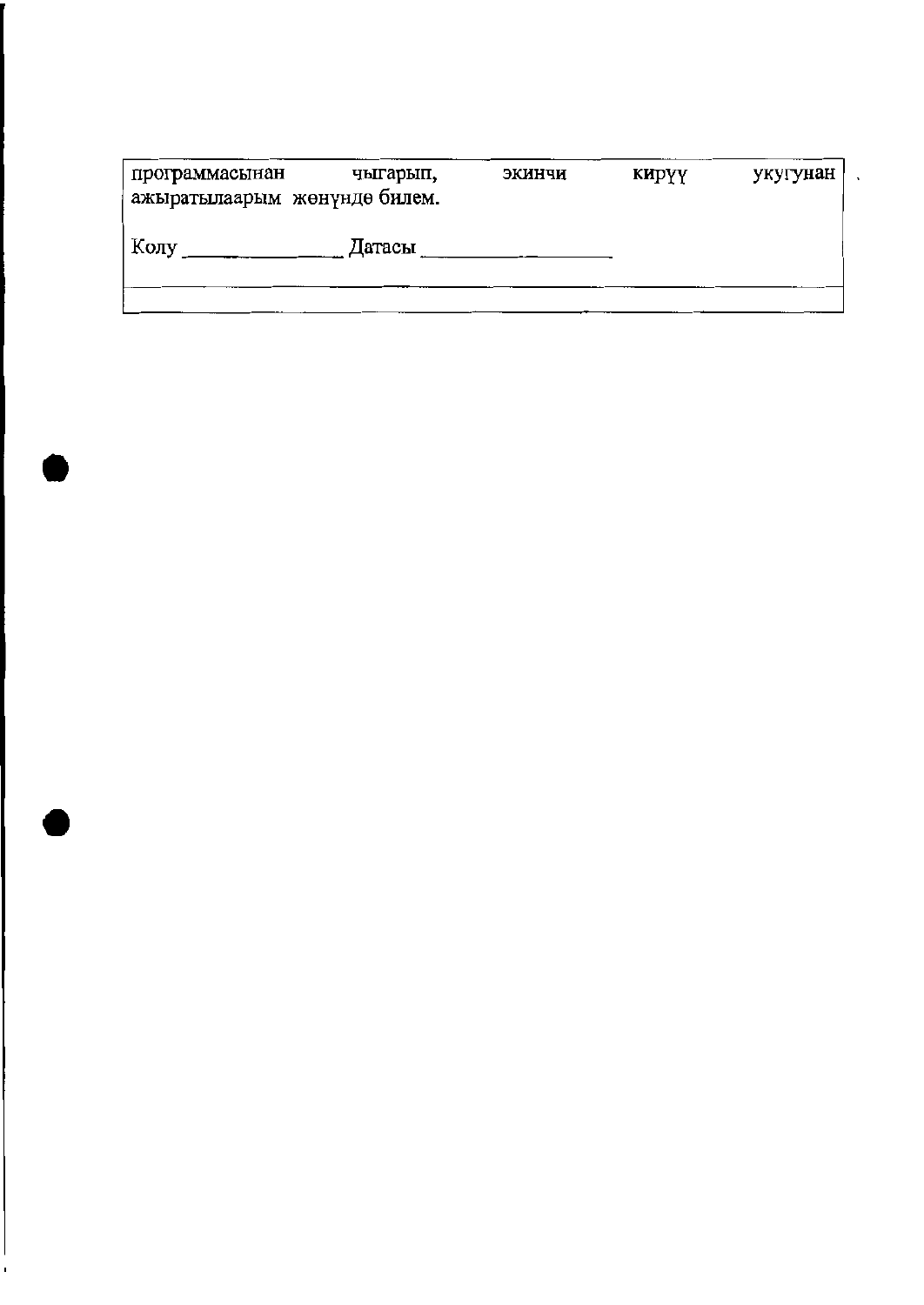**ПРИКАЗ**  $\sqrt{91}$  of 15.03.18.

### о предоставлении пациентам, живущим с ВИЧ и вирусиым гепатитом С лечения вирусного гепатита С противовирусными препаратами прямого лействия

В целях реализации услуг по лечению, уходу и поддержке людей, живущих с ВИЧ в соответствии с клиническими протоколами и достижению ключевых показателей Государственной программы по преодолению ВИЧиифекции в Кыргызской Республике на 2017 - 2021 годы

#### ПРИКАЗЫВАЮ:

1. Утвердить:

- Критерии отбора пациеитов с сочетанной инфекцией ВИЧ и вирусного гепатита С в программу лечения ВГС противовирусными препаратами прямого действия (Приложение 1).

- Бланк информированного согласия на проведение лечения вирусного гепатита С противовирусными препаратами прямого действия (Приложение 2).

- Состав комиссин по отбору пациентов с сочетанной ВИЧ-инфекцией и вирусного гепатита С в программу лечения противовирусиыми препаратами прямого действия (Приложение 3).

2. Ректору КГМИПиПК (Чубаков Т.Ч.), директору РЦ СПИД (Кадырбеков У. К.) провести обучение сотрудников РЦ «СПИД», центров по профилактике и борьбе со СПИДом по вопросам лечения пациентов с сочетанной инфекцией ВИЧ и вирусного гепатита С посредством системы ZOOM (ECHO)

Срок - до 15 марта 2018 года

3. Директору Бишкекского городского центра по профилактике и борьбе со СПИД (Карагулова А. Ш.), главным врачам областных центров по профилактике и борьбе со СПИД (Нарматова Э. Б., Сатарова Э. А., Тороев С. Т., Огоева Ш. Б., Бектурсунова А. М., Ниязалиев Б. К., Шерекеев Т. Б.) организовать отбор пациеитов с сочетанной инфекцией ВИЧ и вирусного гепатита С для включения в программу лечения противовирусными препаратами прямого действия в соответствии с Приложением 1

Срок – до 25 марта 2018 года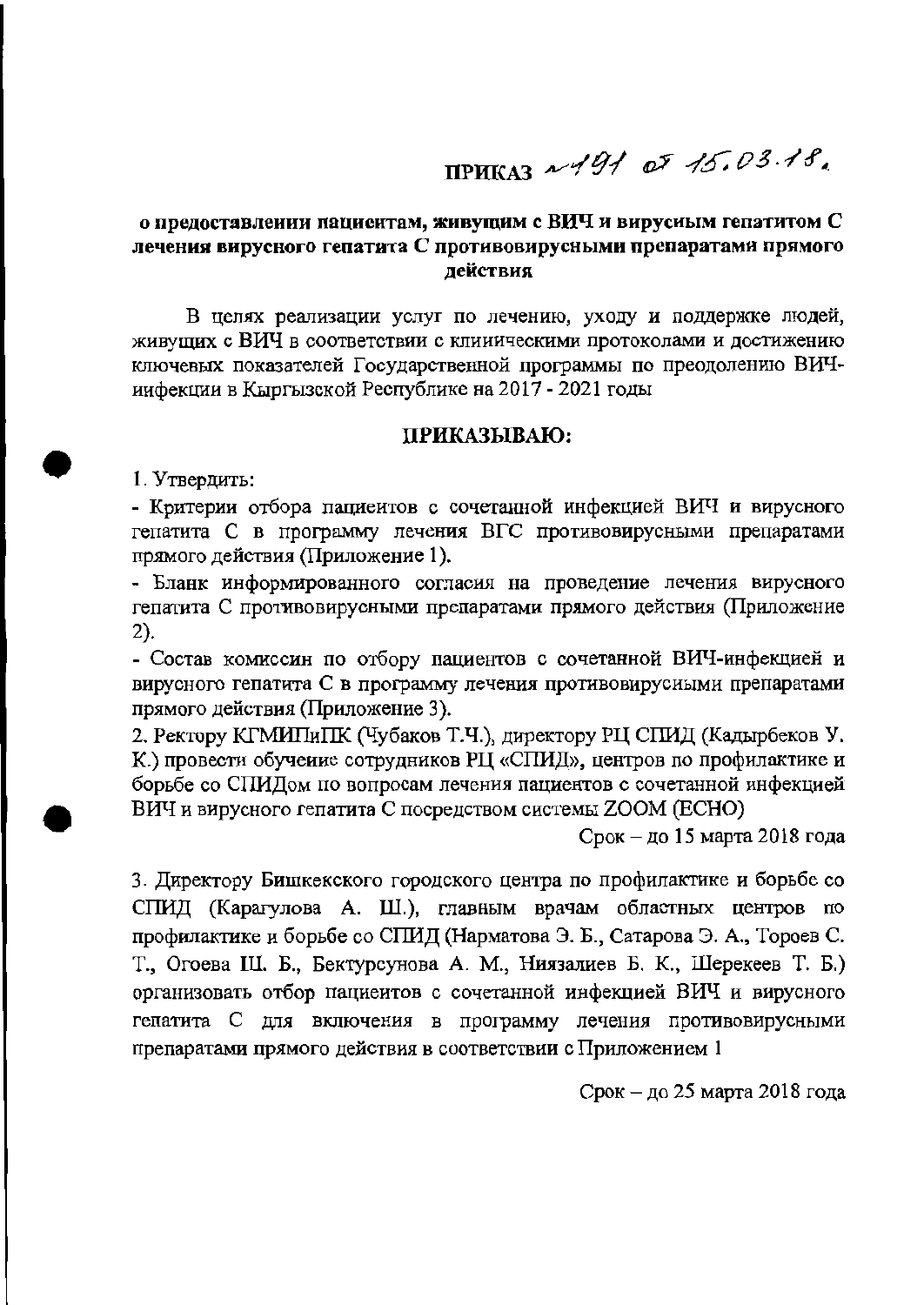4. Директору РЦ СПИД (Кадырбеков У. К.):

Организовать формирование окончательного списка пациентов  $\mathbf c$ сочетанной инфекцией ВИЧ и вирусного гепатита С для включения в программу лечения противовирусными препаратами прямого действия.

 $C$ рок – до 2 апреля 2018 года - Координировать организацию лечения вирусного гепатита С у людей, живущих с ВИЧ противовирусными нрепаратами прямого действия в соответствии с имеющимися запасами лекарственных средств и изделиями медицинского назначения на базе территориальных центров по профилактике и борьбе со СПИД

 $C$ рок - со 2 апреля 2018 года - Проводить мониторинг и оценку качества организации лечения вирусного гепатита С у людей с ВИЧ противовирусными препаратами прямого действия на базе территориальных Центров по профилактике и борьбе со СПИД

Срок - с 15 апреля 2018 года

5. Главному внештатному инфекционисту МЗ КР (Тобокалова С.Т.) предоставлять методическую и практическую помощь сотрудникам РЦ СПИД по вопросам лечения вируспого гепатита С в соответствии с действующими клиническими протоколами.

6. Контроль за исполнением данного приказа возложить на заместителя министра О. В. Горииа.

Министр

 $2\frac{\pi}{2}$ 

Т.А. Батыралиев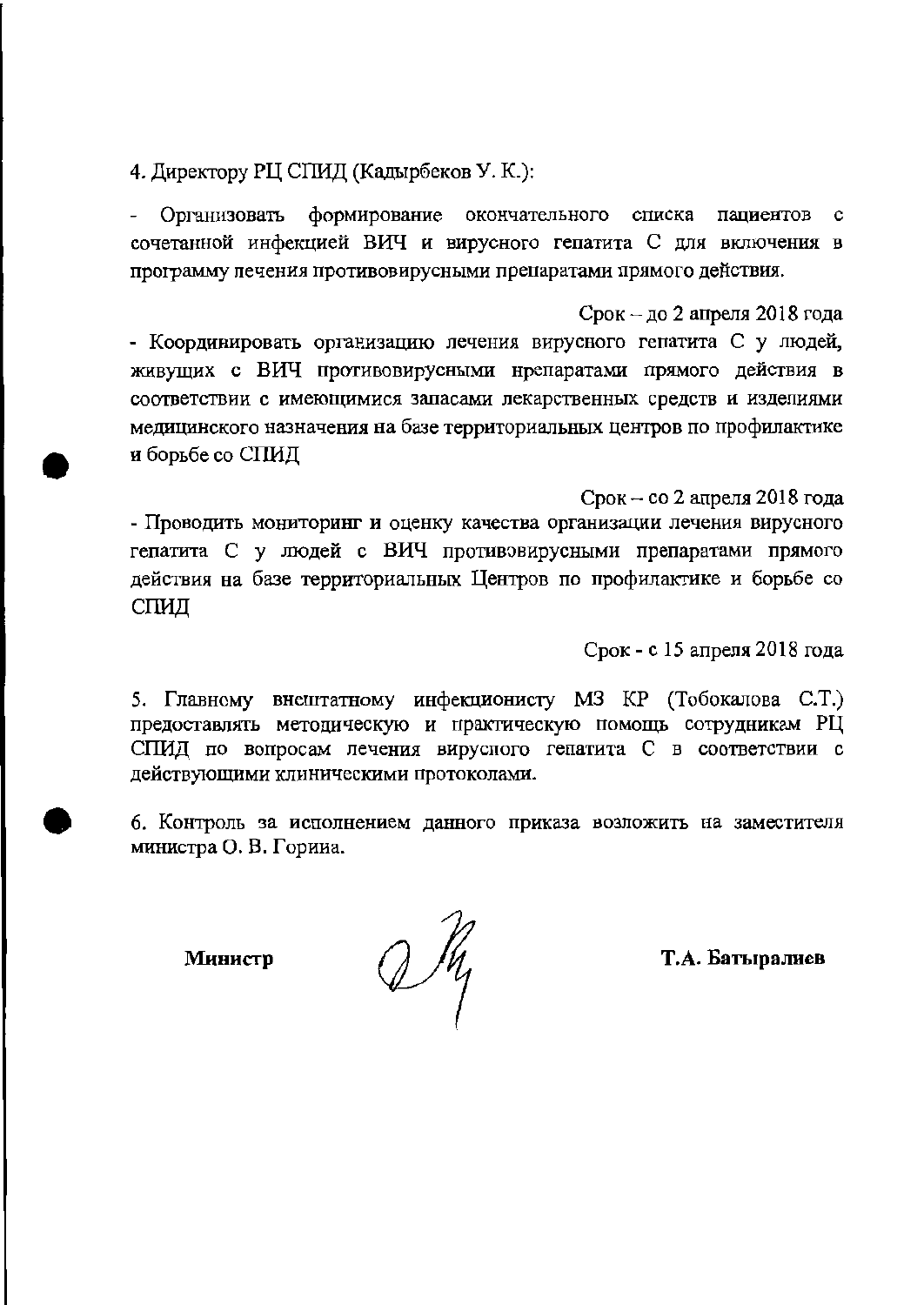Приложение 1 к приказу МЗ КР № 491

# Критерии отбора пациентов с сочетанной иифекцией ВИЧ и вирусного гепатита С в программу лечения ВГС противовирусными препаратами прямого действия.

1. В программу лечения должны включаться пациенты имеющие вирусную нагрузку ВГС и набравшие максимальное количество баллов.

2. Наличие тяжелого оппортунистического или сопутствующего заболевания является важным ограничением для начала лечения ВГС-инфекции, лечение следует начинать только после стабилизации состояния пациента.

3. Лечение также следует отложить при наличии высокого риска нежелательных лекарственных взаимодействий препаратов для лечения ВГСинфекции с другими лекарствениыми средствами, принимаемыми пациентом (например, с невирапином или лопинавиром/р). Лечение ВГС-инфекции только после устранения риска следует начинать нежелательных лекарственных взаимодействий путем замены лекарственных препаратов, принимаемых пациентов.

4. Определение вирусной нагрузки ВГС методом количественного теста ПЦР.

| 0 баллов                             | 1 балл              | 2 балла                |
|--------------------------------------|---------------------|------------------------|
| . Результат теста<br>' отрицательный | До 100 000 копий/мл | Более 100 000 копий/мл |

Примечание: при отрицательиом результате теста пациент исключается из списка нуждающихся в лечении ВГС-инфекции.

5. Определение выраженности синдрома цитолиза по активности АЛТ.

| -----------<br>0 баллов | -<br>оалл | ------<br>e<br>балла |
|-------------------------|-----------|----------------------|
|                         | --        | ____                 |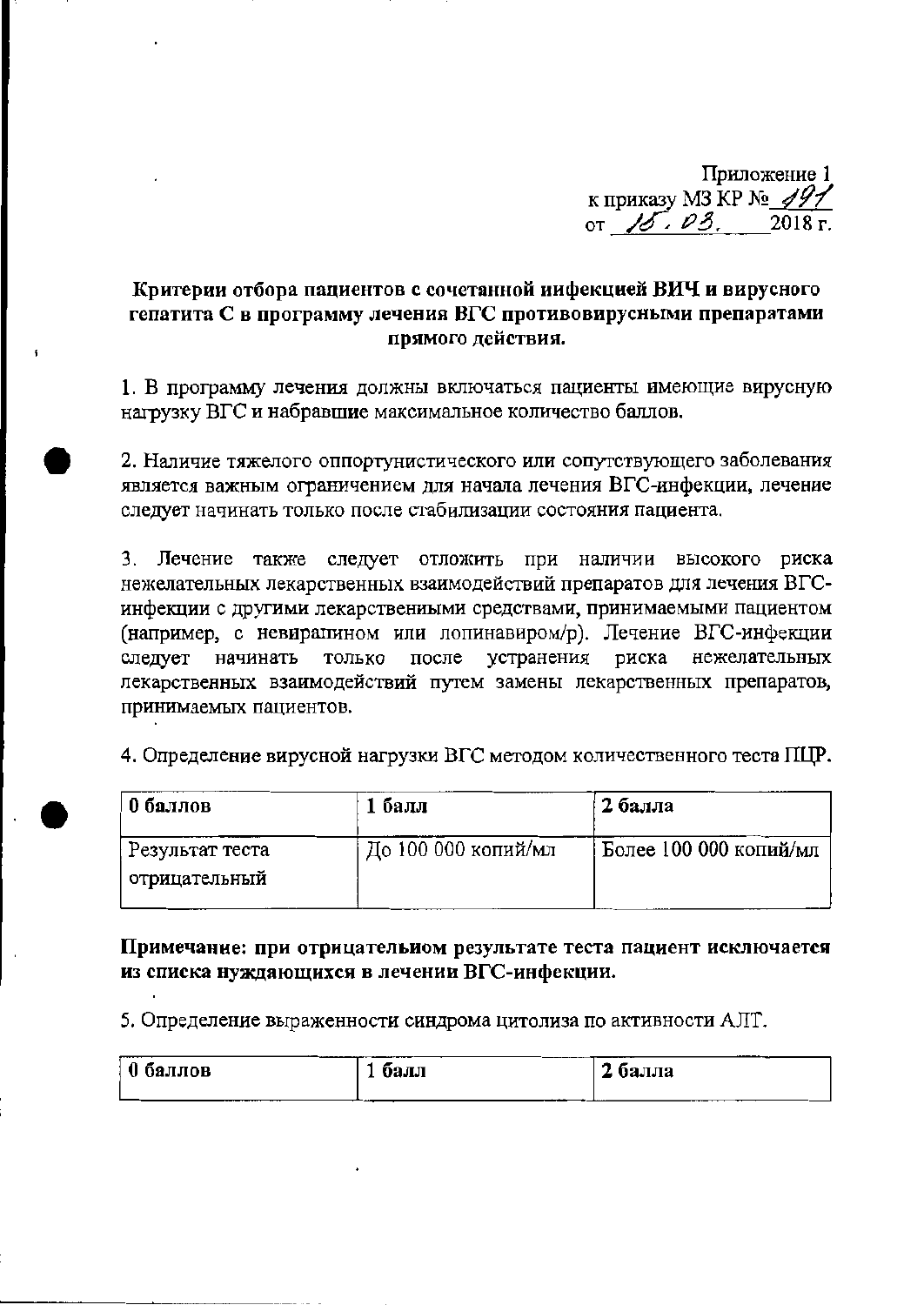| Hopмa | Повышение до 5 раз от | Повышение более 5 раз |
|-------|-----------------------|-----------------------|
|       | верхней границы       | от верхней границы    |
|       | нормы                 | HODMLI                |
|       |                       |                       |

6. Оценка степени фиброза и цирроза печени (использование теста APRI).

АСТ пациента Методика подсчета  $APRI = \frac{ACT_{BBX1AB1}^{C1} T_{BBY1AB1}^{B1} T_{BBY1AB1}^{C1} T_{BBY1AB1}^{D2} T_{BBY1AB1}^{D3} T_{BBY1AB1}^{D4} T_{BBY1AB1}^{D5} T_{BBY1AB1}^{D5} T_{BBY1AB1}^{D6} T_{BBY1AB1}^{D7} T_{BBY1AB1}^{D8} T_{BBY1AB1}^{D8} T_{BBY1AB1}^{D8} T_{BBY1AB1}^{D9} T_{BBY1AB1}^{D1} T_{BBY1AB1}^{D1} T_{$ число тромбоцитов (109)

| 0 баллов       | 1 балл           | 2 балла        |
|----------------|------------------|----------------|
| APRI менее 0,5 | APRI $0,5 - 1,5$ | APRI более 1,5 |

# 7. Ко-инфекция ВГС+ВГВ.

Ŋ

| $\vert$ 0 баллов                                                 | 1 балл |
|------------------------------------------------------------------|--------|
| Нет данных или отрицательный тест   Положительный тест на HBS Ag |        |
| на HBS Ag                                                        |        |

# 8. Внепеченочиые проявления ВГС-инфекции.

| 0 баллов                        | 2 балла                     |
|---------------------------------|-----------------------------|
| Проявлений нет (или нет данных) | Наличие любого из следующих |
|                                 | симптомов криоглобулинемии  |
|                                 | (нарушение функции почек,   |
|                                 | периферическая нейропатия,  |
|                                 | артропатия, васкулит).      |

9. С целью максимального сокращения заболеваемости - медицинские работники; женщины детородного возраста (15-49 лет); принадлежность к ключевым группам.

| £<br>баллов | ------<br>балл<br>- |
|-------------|---------------------|
|             |                     |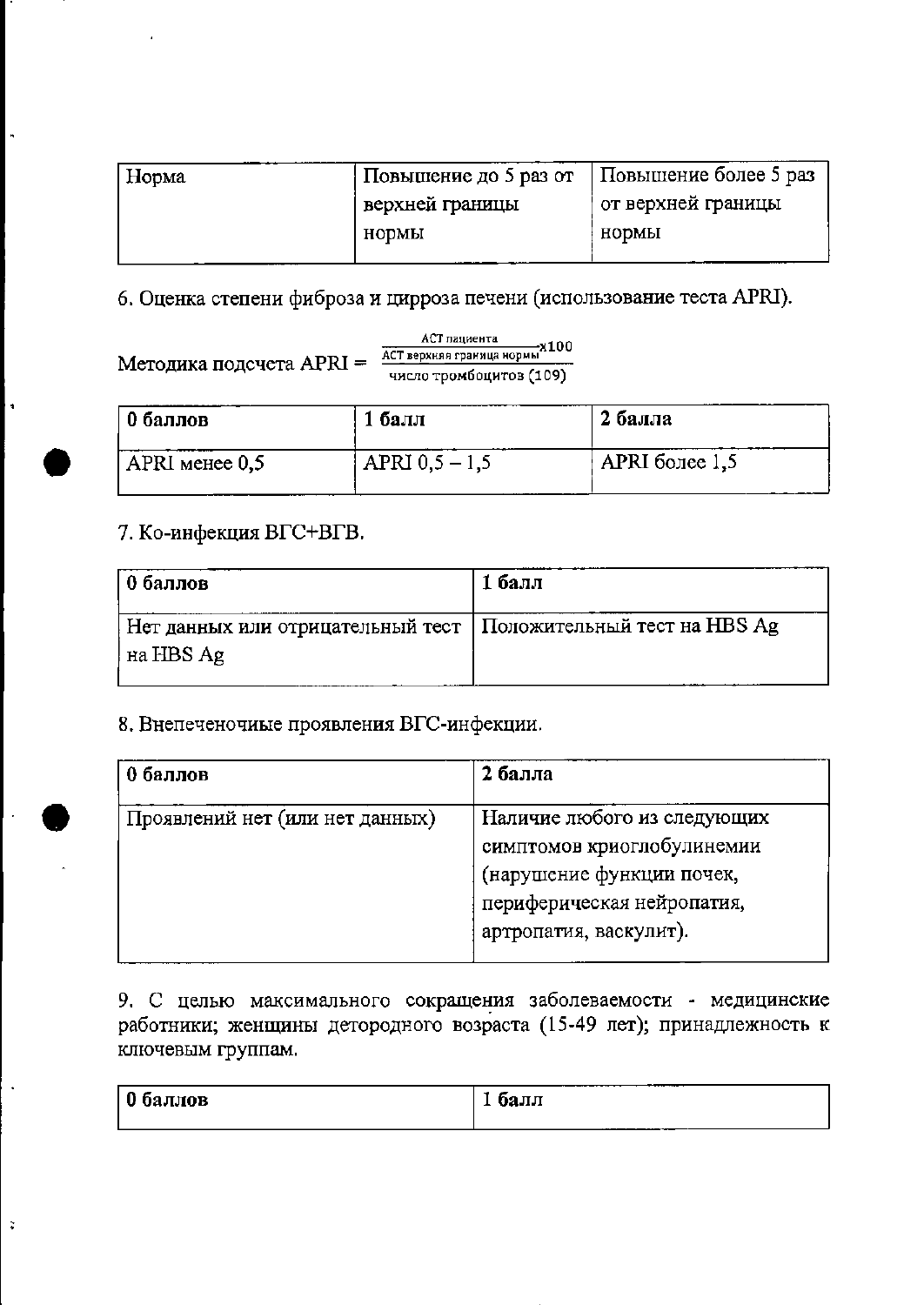| Не принадлежит ни к одной их | Принадлежит по крайней мере к |
|------------------------------|-------------------------------|
| перечисленных групп          | одной их указанных групп      |

10. Количество лимфоцитов СD4.

| 0 баллов                     | 1 балл        |
|------------------------------|---------------|
| Нет данных или менее 200/мкл | Более 200/мкл |

Примечание: в случае, если пациент принимает АРТ и достигнута вирусная супрессия (ВН менее 1000 копий/мл), а повышения количества лимфоцитов СD4 до уровня, превышающего 200/мкл на протяжении длительного наблюдения не происходит, то в таком случае по даиному критерию пациенту присваивается один (1) балл.

11. Диспансеризация и приверженность к медицинскому наблюдению.

| 0 баллов                        | 2 балла                                                           |
|---------------------------------|-------------------------------------------------------------------|
|                                 | Визиты к врачу менее 1 раза в   Визиты к врачу 1 или более раза в |
| квартал за последние 12 месяцев | квартал за последние 12 месяцев                                   |

12. АРТ и приверженность.

| 0 баллов | 1 балл                                     | 2 балла                |
|----------|--------------------------------------------|------------------------|
| Her APT  | На АРТ, ВН более 1000   На АРТ, достигнута |                        |
|          | копий/мл                                   | вирусная супрессия     |
|          |                                            | после 6-12 месяцев от  |
|          |                                            | начала лечения (ВН     |
|          |                                            | менее $1000$ копий/мл) |
|          |                                            |                        |

13. Возможность визитов к врачу в течение всего периода лечения ВГСинфекции для обследования:

- 4 недели, 12 недель, 24 недели, 36 недель (при 12-недельном курсе лечения);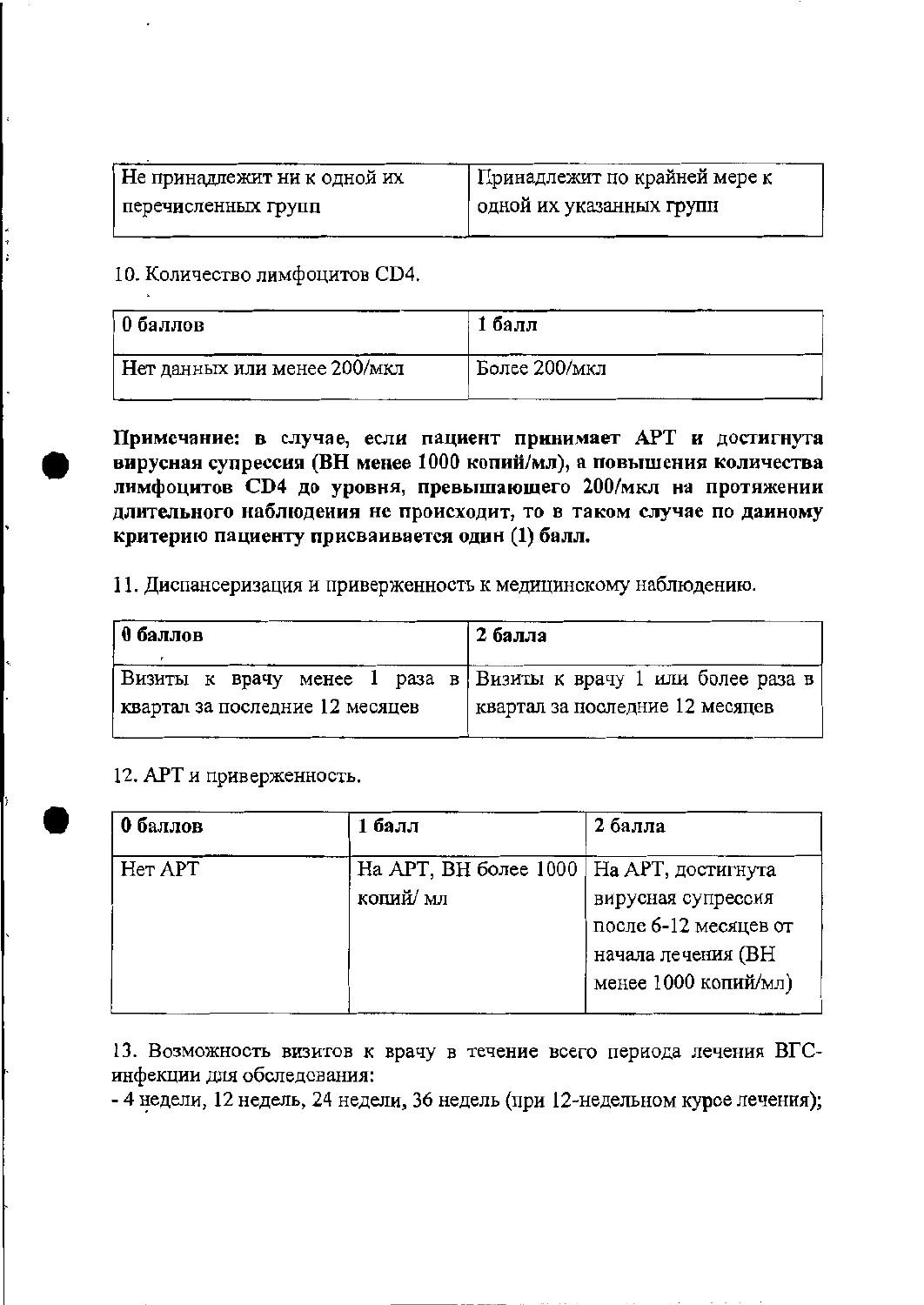- 4 недели, 12 недель, 24 недели, 36, 48 недель (при 24-недельном курсе лечения).

| 0 баллов              | 1 балл           |
|-----------------------|------------------|
| Нет такой возможности | Есть возможность |

14. Согласие пациента на контроль за расходованием препаратов со стороны медицинского работника:

- предъявление паспорта или иного документа, удостоверяющего личность;

- выдача ограниченного количества таблеток (2-4 недели);

- возврат пустого флакона в обмен на новый.

| 0 баллов    | 1 балл   |
|-------------|----------|
| Не согласен | Согласен |

15. Доступность (состоятельность) периферических вен для забора крови при проведении лабораторного мониторинга.

| 0 баллов                           | 1 балл            |
|------------------------------------|-------------------|
| Вены несостоятельны, нет           | Вены состоятельны |
| возможности для регулярного забора |                   |
| крови для исследования             |                   |
|                                    |                   |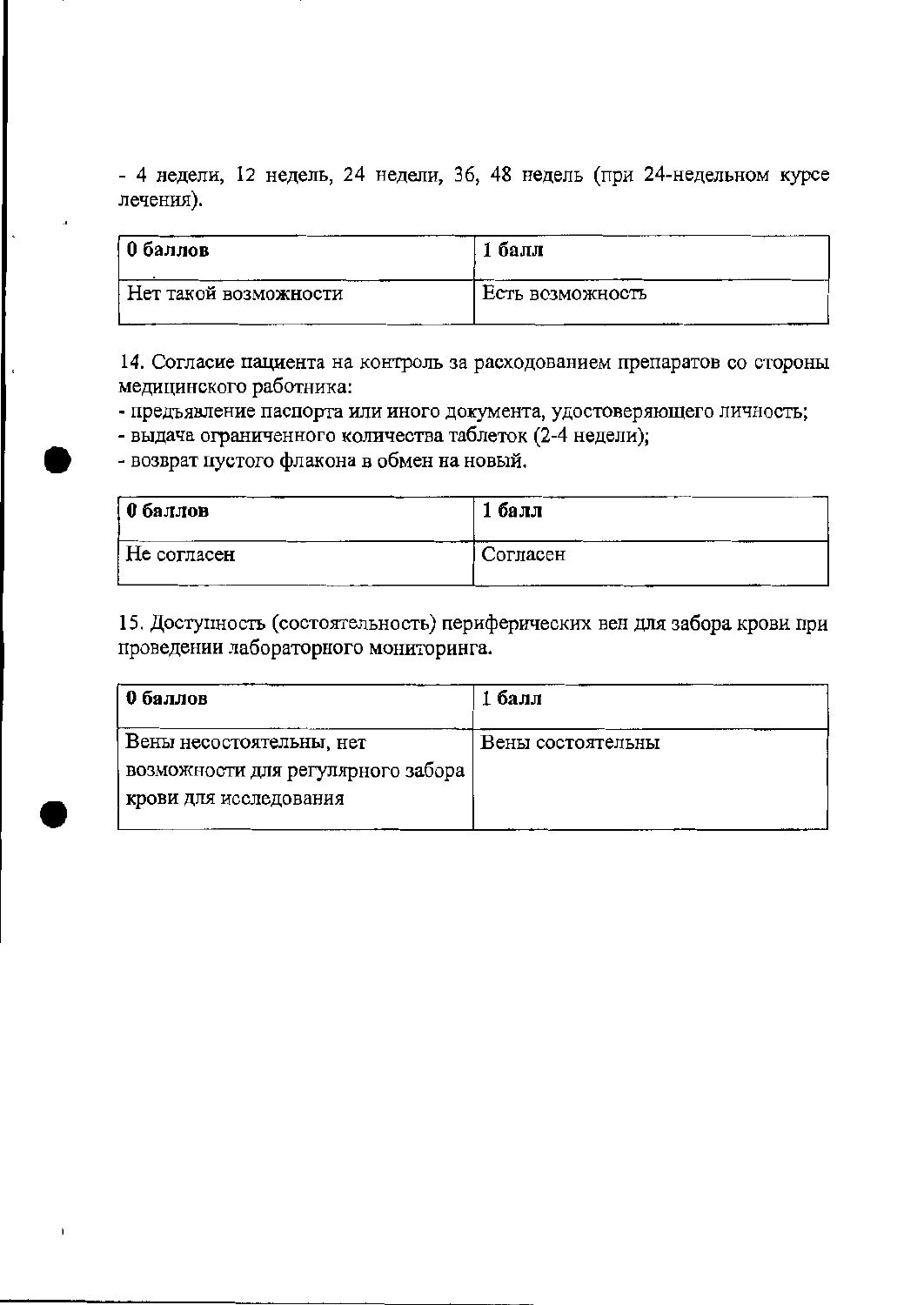Приложение 2 к приказу МЗ КР № <del>191</del><br>or 15.03. 2018 г.  $2018$  r.

### БЛАНК

#### ИНФОРМИРОВАННОГО СОГЛАСИЯ

#### на проведение лечения вирусного гепатита С

#### противовирусными препаратами прямого действия

#### Ф.И.О. пациента

Я осведомлен (а) о том, что лекарственные препараты:

, предназначены и рекомендованы для лечения вирусного гепатита С на основе клинического протокола по лечению сочетанной инфекции ВИЧ и ВГС, утвержденного приказом Министерства здравоохранения Кыргызской Республики № 903 от 10 октября 2017г.

Я осведомлен (а) о том:

- что лекарственные препараты для лечения вирусного гепатита С предоставляются бесплатно:

- что при недостаточном уровне приверженности к лечению возникает опасность развития лекарственной устойчивости вируса гепатита С, отсутствия эффекта от лечения и прогрессирования заболевания;

- что данные препараты могут вызвать побочные эффекты, в том числе головную боль, утомляемость, тошноту, рвоту, диарею и др.;

- что в целях контроля процесса лечения и мониторинга токсичности лекарственных препаратов необходимы регулярные внзиты в организацию здравоохранения и сдача лабораторных анализов по назначению лечащего врача;

- что препараты для лечения вирусного гепатита С будут выдаваться только самому пациенту, получающему лечение; выдача препаратов третьим лицам запрещена;

- что препараты для лечения вирусного гепатита С будут выдаваться на срок от 2-х до 4х недель;

- что со стороны медицинских работников будет проводиться контроль за расходованием нрепаратов (например, предъявление паспорта или иного документа, удостоверяющего личность; возврат пустого флакона в обмен на новый);

- что я не имею право отдавать (дарить) или продавать выданные препараты;

- что в случае несоблюдения вышеуказанных пунктов, меня могут исключить из программы лечения ВГС.

Полпись

Дата